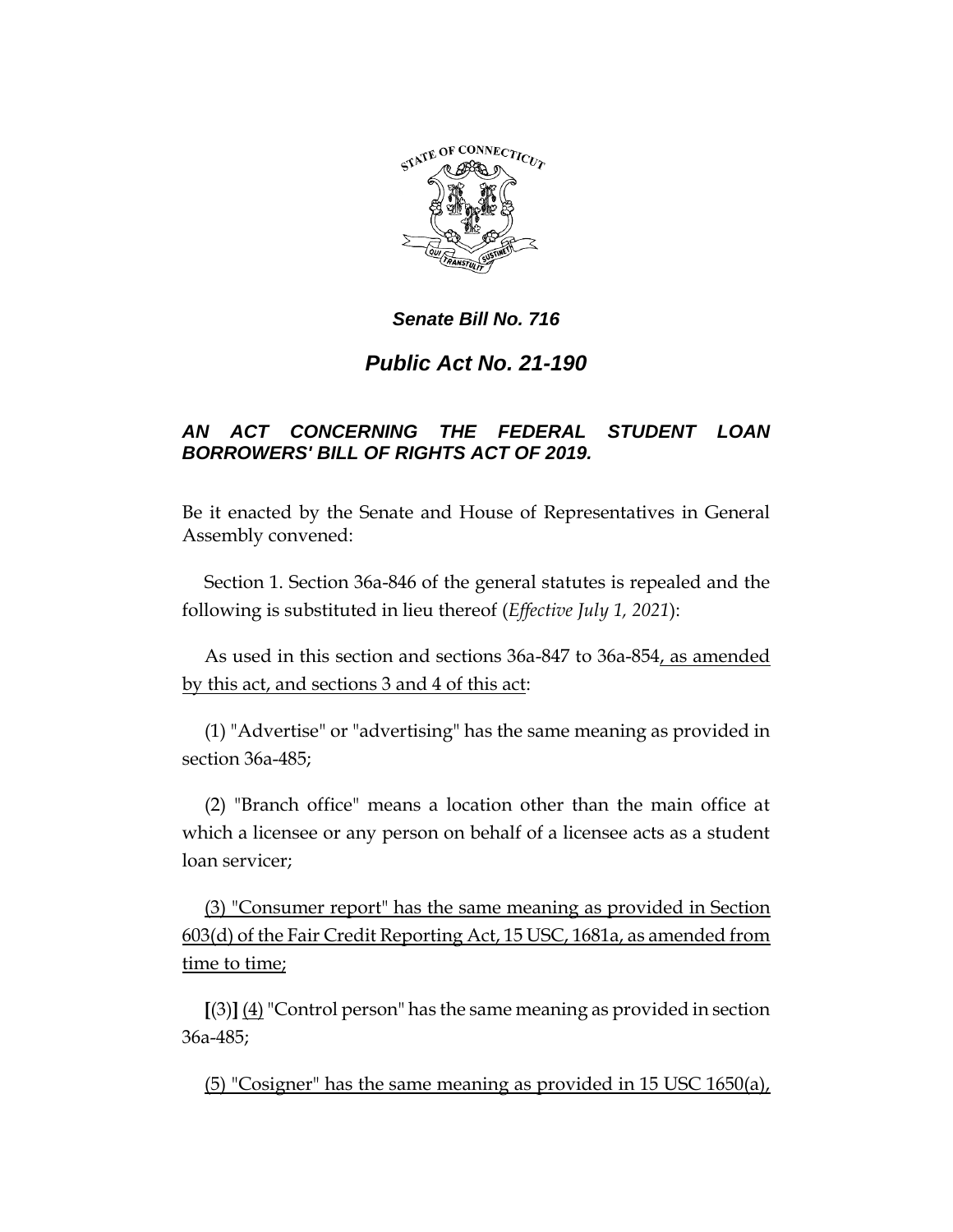as amended from time to time;

(6) "Federal student education loan" means any student education loan (A) (i) made pursuant to the William D. Ford Federal Direct Loan Program, 20 USC 1087a, et seq., as amended from time to time, or (ii) purchased by the United States Department of Education pursuant to 20 USC 1087i-1(a), as amended from time to time, and (B) owned by the United States Department of Education;

(7) "Federal student loan servicer" means any student loan servicer responsible for the servicing of a federal student education loan to a student loan borrower pursuant to a contract awarded to such person by the United States Department of Education under 20 USC 1087f, as amended from time to time;

**[**(4)**]** (8) "Main office" has the same meaning as provided in section 36a-485;

(9) "Private student education loan" means any student education loan that is not a federal student education loan;

(10) "Private student education loan servicer" means any student loan servicer responsible for the servicing of a private student education loan to a student loan borrower;

**[**(5)**]** (11) "Student loan borrower" means any individual who resides within this state who has agreed to repay a student education loan;

**[**(6)**]** (12) "Student loan servicer" means any person, wherever located, responsible for the servicing of any student education loan to any student loan borrower;

**[**(7)**]** (13) "Servicing" means (A) receiving any scheduled periodic payments from a student loan borrower pursuant to the terms of a student education loan; (B) applying the payments of principal and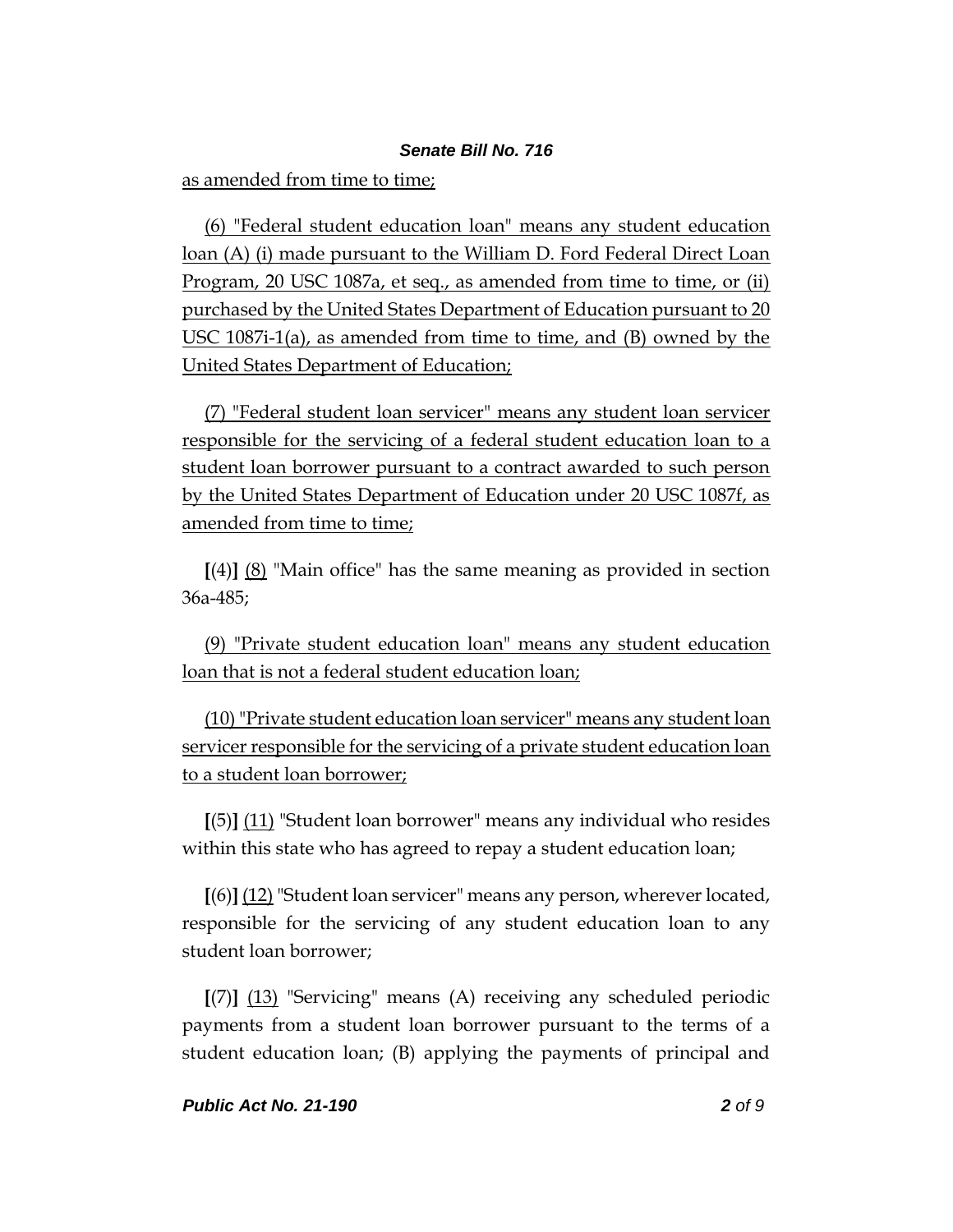interest and such other payments with respect to the amounts received from a student loan borrower, as may be required pursuant to the terms of a student education loan; (C) maintaining account records for and communicating with the student loan borrower concerning the student education loan during the period when no scheduled periodic payments are required; (D) interacting with a student loan borrower for purposes of facilitating the servicing of a student education loan, including, but not limited to, assisting a student loan borrower to prevent such borrower from defaulting on obligations arising from the student education loan; or **[**(C)**]** (E) performing other administrative services with respect to a student education loan;

**[**(8)**]** (14) "Student education loan" means any loan primarily for personal use to finance education or other school-related expenses;

**[**(9)**]** (15) "Unique identifier" has the same meaning as provided in section 36a-485.

Sec. 2. Section 36a-850 of the general statutes is repealed and the following is substituted in lieu thereof (*Effective July 1, 2021*):

No **[**person who is required to be licensed and who is subject to the provisions of sections 36a-846 to 36a-854, inclusive,**]** student loan servicer and no control person of a student loan servicer shall, directly or indirectly:

(1) Employ any scheme, device or artifice to defraud or mislead student loan borrowers;

(2) Engage in any unfair or deceptive practice toward any person or misrepresent or omit any material information in connection with the servicing of a student education loan, including, but not limited to, misrepresenting the amount, nature or terms of any fee or payment due or claimed to be due on a student education loan, the terms and conditions of the loan agreement or the borrower's obligations under the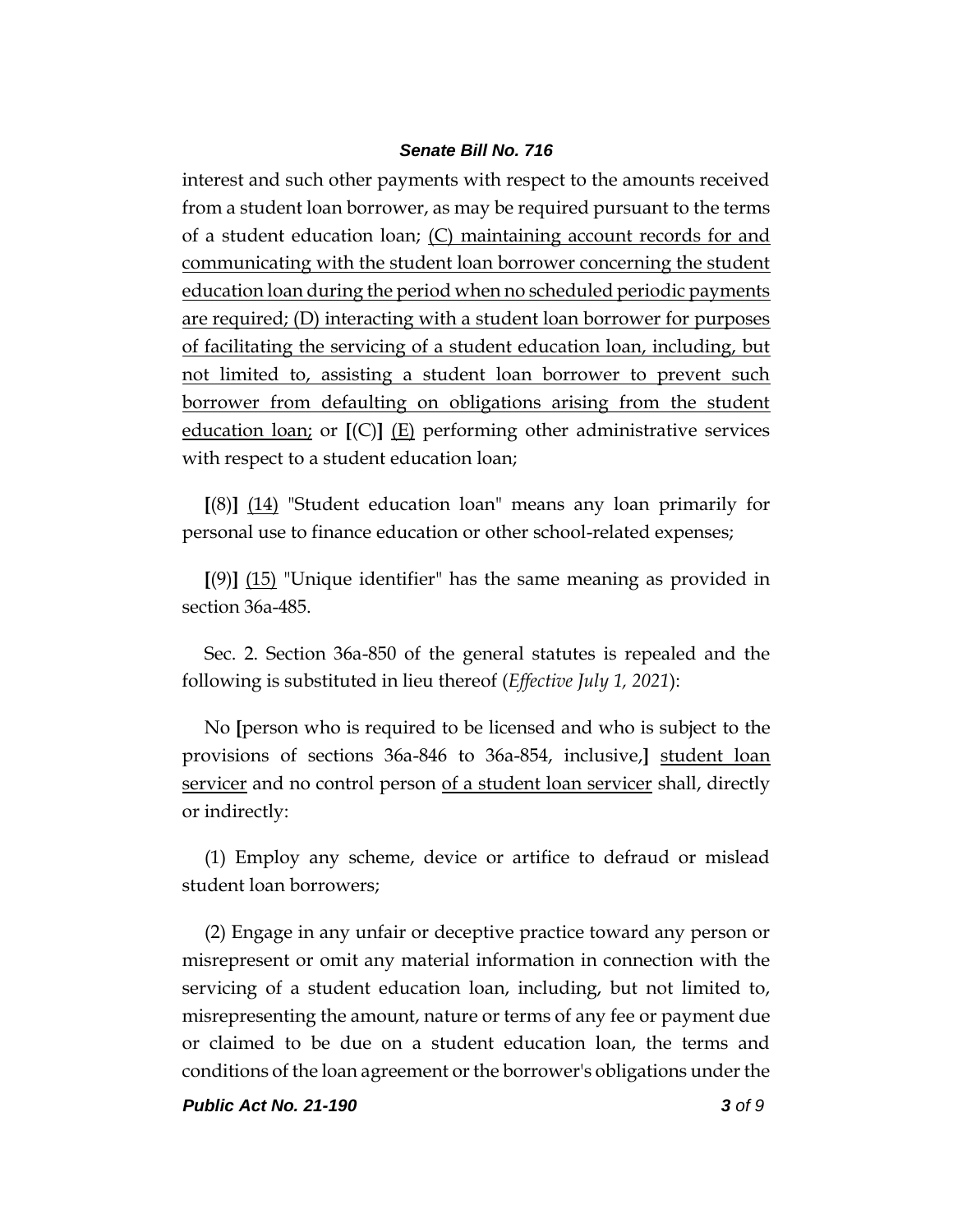loan;

(3) Obtain property by fraud or misrepresentation;

(4) Knowingly misapply or recklessly apply student education loan payments to the outstanding balance of a student education loan;

(5) Knowingly or recklessly provide inaccurate information to a credit bureau, thereby harming a student loan borrower's creditworthiness;

(6) Fail to report both the favorable and unfavorable payment history of the student loan borrower to a nationally recognized consumer credit bureau at least annually if the student loan servicer **[**licensee**]** regularly reports information to a credit bureau;

(7) Refuse to communicate with an authorized representative of the student loan borrower who provides a written authorization signed by the student loan borrower, provided the student loan servicer **[**licensee**]** may adopt procedures reasonably related to verifying that the representative is in fact authorized to act on behalf of the student loan borrower;

(8) Negligently make any false statement or knowingly and wilfully make any omission of a material fact in connection with any information or reports filed with a governmental agency or in connection with any investigation conducted by the commissioner or another governmental agency;

(9) **[**Fail**]** Unless otherwise required pursuant to federal law, a federal student loan agreement, or by a contract between a federal student loan servicer and the United States Department of Education, fail to establish, enforce and maintain policies and procedures for supervising employees, agents and office operations that are reasonably designed to achieve compliance with applicable student loan servicing laws and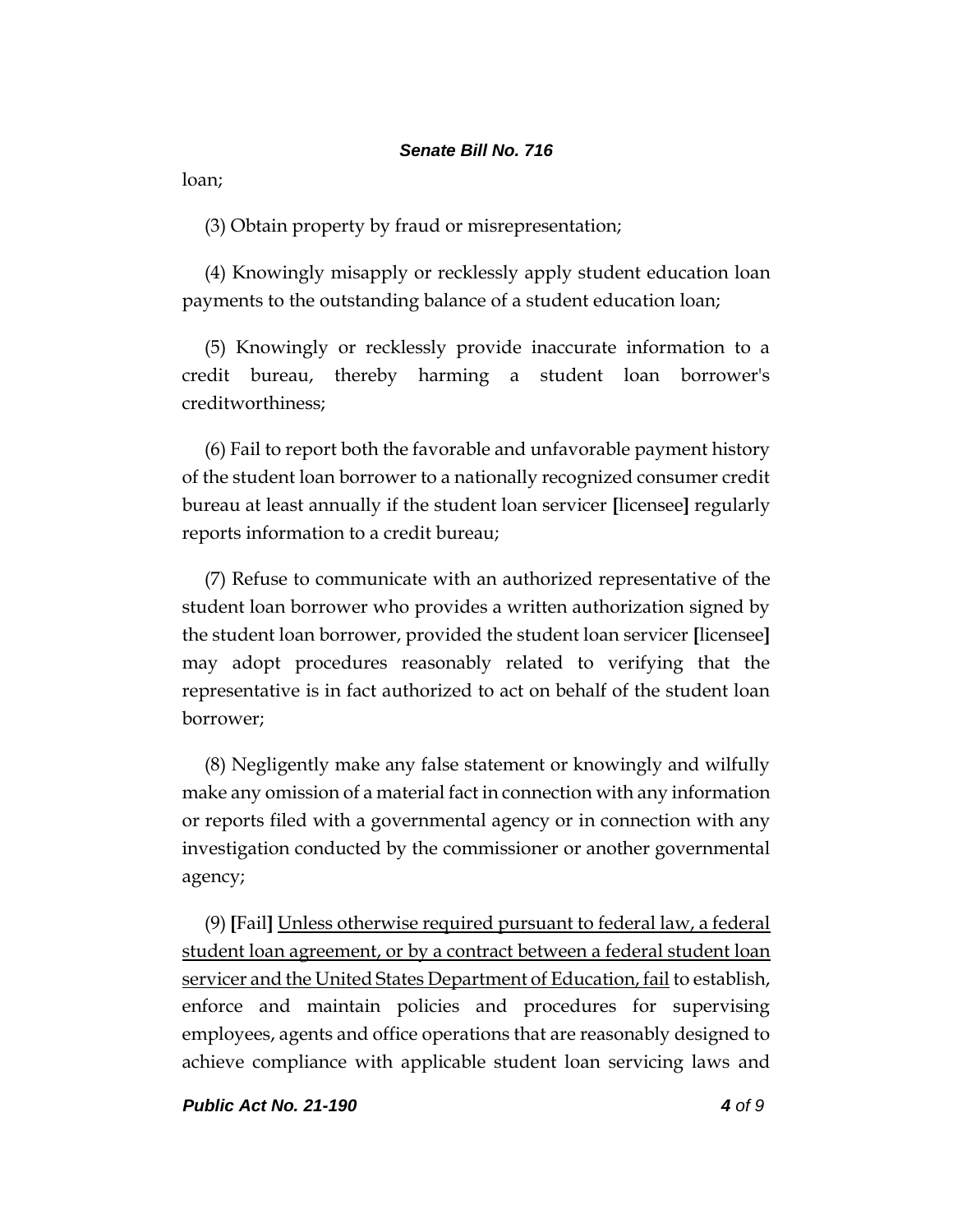regulations **[**;**]** or fail to comply with the service standards set by the commissioner in accordance with section 59 of public act 16-65; or

**[**(10) Fail to comply with the service standards set by the commissioner in accordance with section 59 of public act 16-65.**]**

(10) Engage in an abusive act or practice, as described in Section 1031 of the Dodd-Frank Wall Street Reform and Consumer Protection Act, P.L. 111-203, as amended from time to time, when servicing a student education loan.

Sec. 3. (NEW) (*Effective July 1, 2021*) In servicing a private student education loan, a private student education loan servicer shall:

(1) Prior to sending the first billing statement on a private student education loan or immediately upon receipt of a private student education loan following the transfer or assignment of such private student education loan, provide to the student loan borrower, and to any cosigner of such private student education loan, information concerning the rights and responsibilities of such student loan borrower and cosigner, including information regarding (A) how such private student education loan obligation will appear on the cosigner's consumer report, (B) how the cosigner will be notified if the private student education loan becomes delinquent, including how the cosigner can cure the delinquency in order to avoid negative credit furnishing and loss of cosigner release eligibility, and (C) eligibility for release of the cosigner's obligation on such private student education loan, including number of on-time payments and any other criteria required to approve the release of the cosigner from the loan obligation;

(2) Send annual written notice to all student loan borrowers and cosigners relating to information about cosigner release, including the criteria the private student education loan servicer requires to approve the release of a cosigner from a private student education loan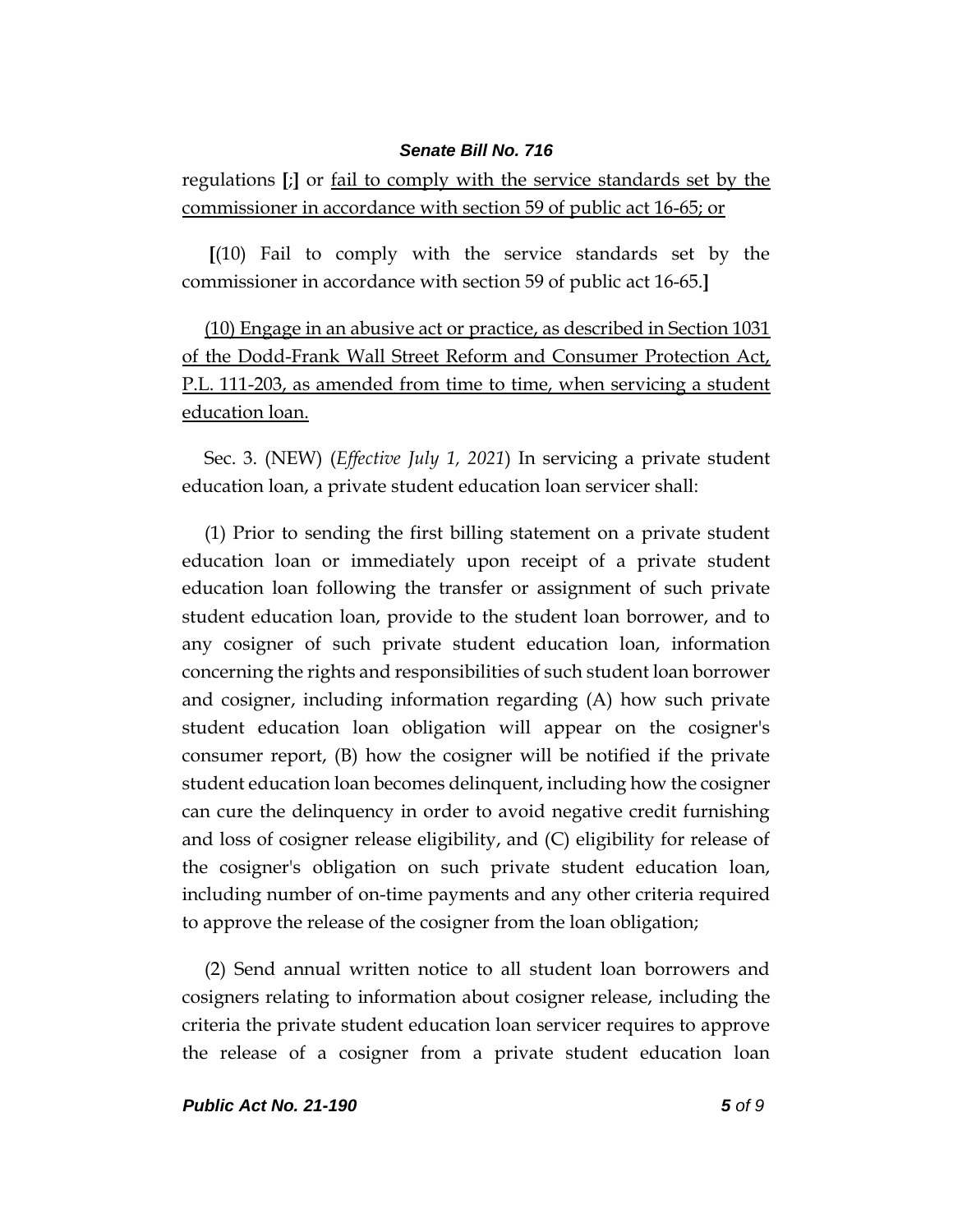obligation and the process for applying for cosigner release;

(3) Upon satisfaction by the student loan borrower of the applicable consecutive on-time payment requirement for purposes of cosigner release eligibility, send, in writing, to such student loan borrower and cosigner (A) a notification that such consecutive on-time payment requirement has been satisfied and that such cosigner may be eligible for cosigner release, and (B) information relating to the procedure for applying for cosigner release and any additional criteria that a cosigner must satisfy in order to be eligible for cosigner release. Such notification and information shall be sent by either United States mail or electronic mail, provided such student loan borrower has elected to receive electronic communications from the private student education loan servicer;

(4) In the event that an application for a cosigner release is incomplete, provide, in writing, (A) notice to the student loan borrower and cosigner that such application is incomplete, and (B) a description of the information that is missing or the additional information that is needed to consider the application complete and the date by which the borrower or cosigner are required to provide such information;

(5) Not later than thirty days following the submission of an application for cosigner release, send to the student loan borrower and cosigner a written notice of the decision that such application has been approved or denied. If the application for cosigner release has been denied, such written notice shall inform such student loan borrower and cosigner that such student loan borrower and cosigner have the right to request all documents and information used by the private student education loan servicer in its decision to deny such application, including the credit score threshold used by the private student education loan servicer, the consumer report of such student loan borrower or cosigner, the credit score of such student loan borrower or cosigner, and any other documents that are relevant or specific to such

*Public Act No. 21-190 6 of 9*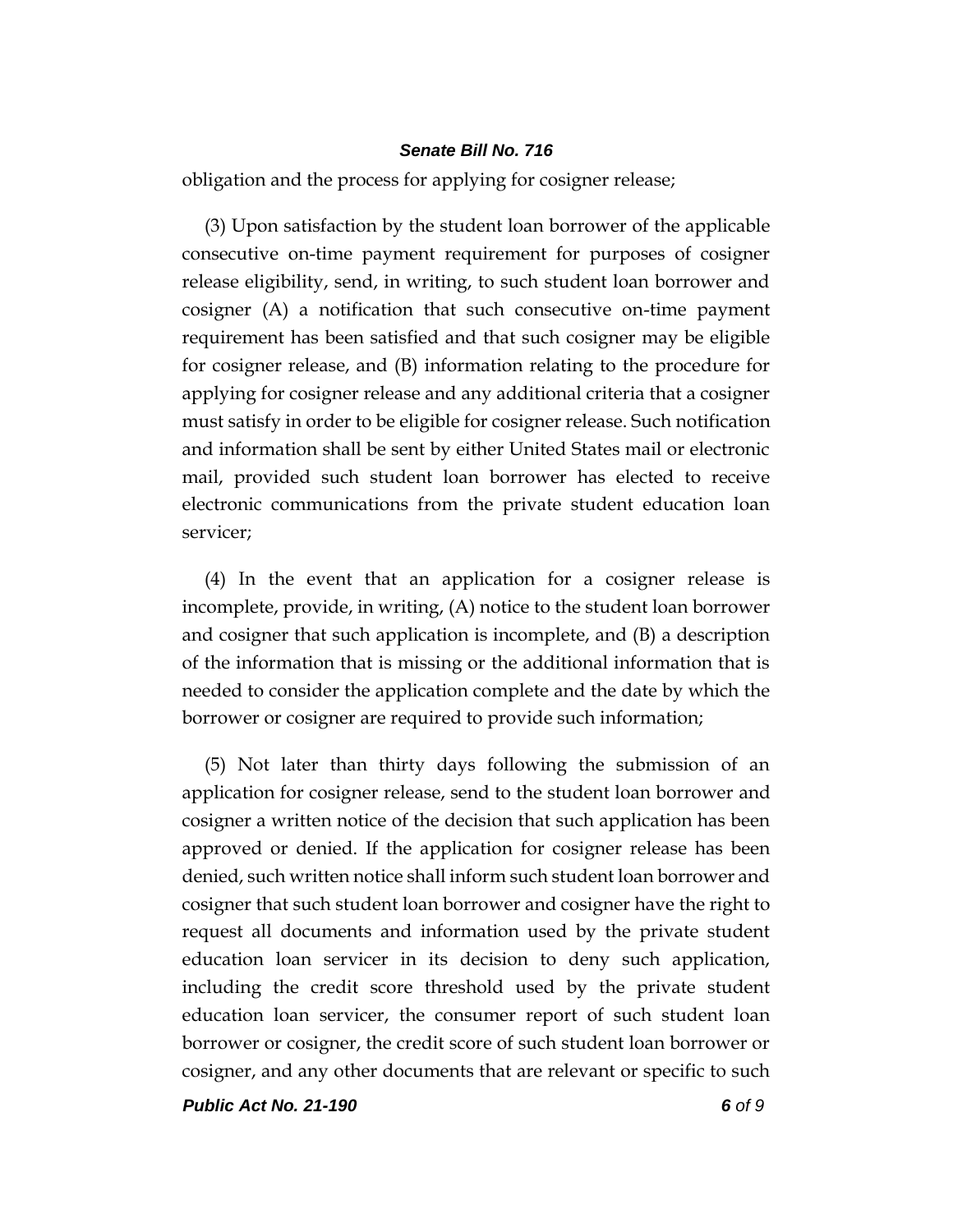student loan borrower or cosigner. The private student education loan servicer shall provide such student loan borrower and cosigner with any adverse action notices required under federal law if the denial of such application was based in whole or in part on any information contained in a consumer report;

(6) Include the information described in subdivision (2) of this section in any response to an application for cosigner release;

(7) Refrain from imposing any restrictions on a student loan borrower or cosigner that may permanently prevent such student loan borrower or cosigner from qualifying for a cosigner release, including, but not limited to, restrictions on the number of times a student loan borrower or cosigner may apply for cosigner release;

(8) Refrain from imposing any negative consequences on a student loan borrower or cosigner during the sixty days following issuance of the notice described in subdivision (4) of this section, or until a final decision concerning a student loan borrower or cosigner's application for cosigner release is made. For purposes of this subdivision, "negative consequences" includes, but is not limited to, the imposition of additional eligibility criteria, negative credit reporting, lost eligibility for a cosigner release, late fees, interest capitalization or other financial penalties or injury;

(9) Refrain from requiring a student loan borrower to make more than twelve consecutive on-time payments as part of the eligibility criteria for cosigner release. Such private student education loan servicer shall consider any student loan borrower who has paid the equivalent of twelve months of principal and interest during any twelve-month period to have satisfied the consecutive on-time payment requirement, even if such student loan borrower has not made payments monthly during such twelve-month period;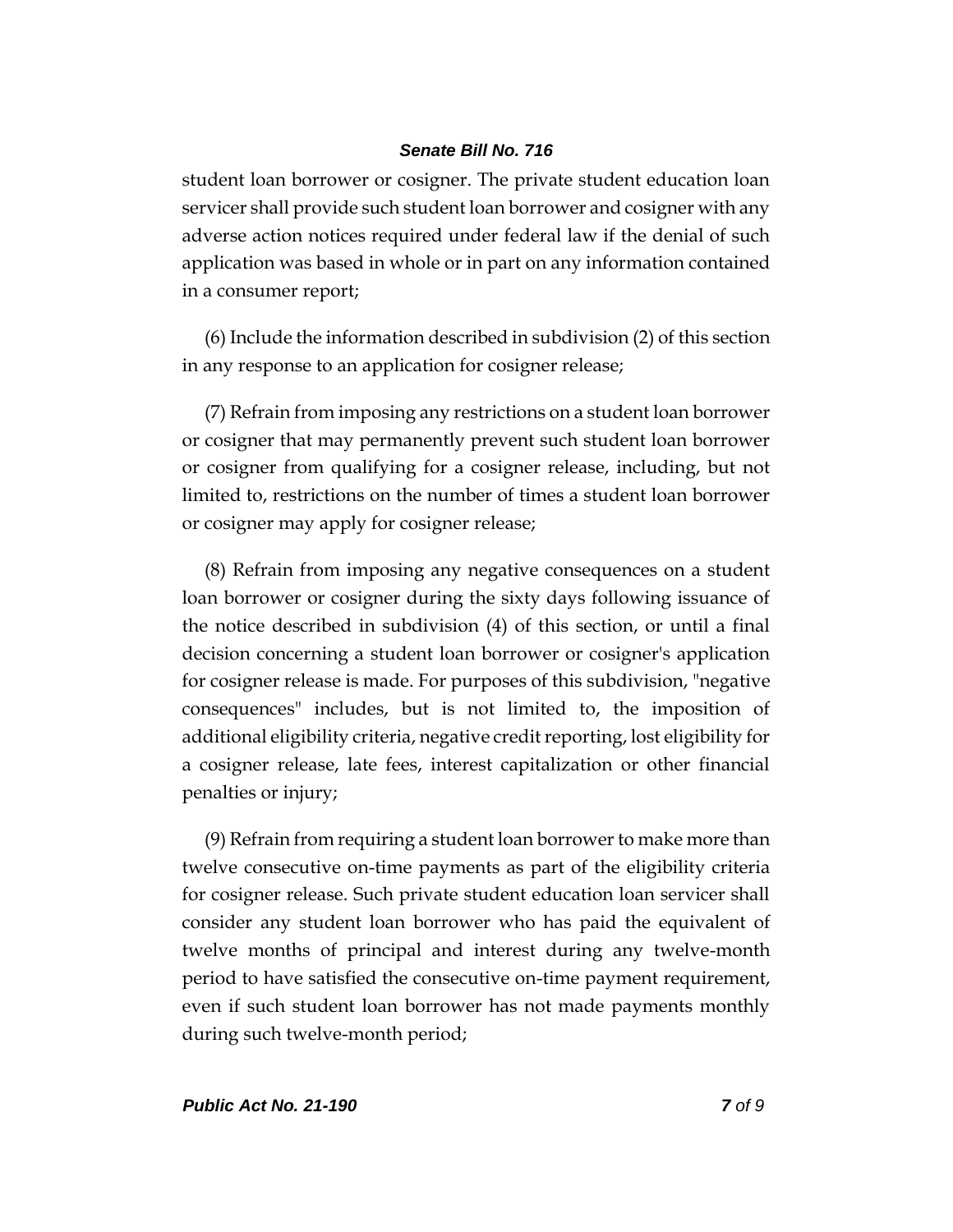(10) Upon receipt of a request by a student loan borrower or cosigner to a change that results in restarting the count of consecutive on-time payments required for cosigner release eligibility, provide to such student loan borrower and cosigner written notification of the impact of such change on cosigner release eligibility and an opportunity to withdraw or reverse such change for purposes of avoiding such impact;

(11) Provide a student loan borrower or cosigner (A) the right to request an appeal of a determination to deny a cosigner release application, (B) an opportunity to submit additional information or documentation evidencing that such student loan borrower has the ability, willingness and stability to make his or her payment obligations, and (C) the right to request that a different employee of the private student education loan servicer review and make a determination on the application for a cosigner release;

(12) Establish and maintain a comprehensive record management system reasonably designed to ensure the accuracy, integrity and completeness of data and other information about cosigner release applications. Such system shall include the number of cosigner release applications received, the approval and denial rate of such applications and the primary reasons for denial of such applications;

(13) In the event that a cosigner has a total and permanent disability, as determined by any federal or state agency or doctor of medicine or osteopathy legally authorized to practice in the state, and unless otherwise expressly prohibited under the terms of a private student education loan agreement, (A) release the cosigner from his or her obligation to repay the private student education loan upon receipt of notification that such cosigner has a total and permanent disability, and (B) refrain from requiring that a new cosigner be added to such private student education loan after the original cosigner has been released from such private student education loan;